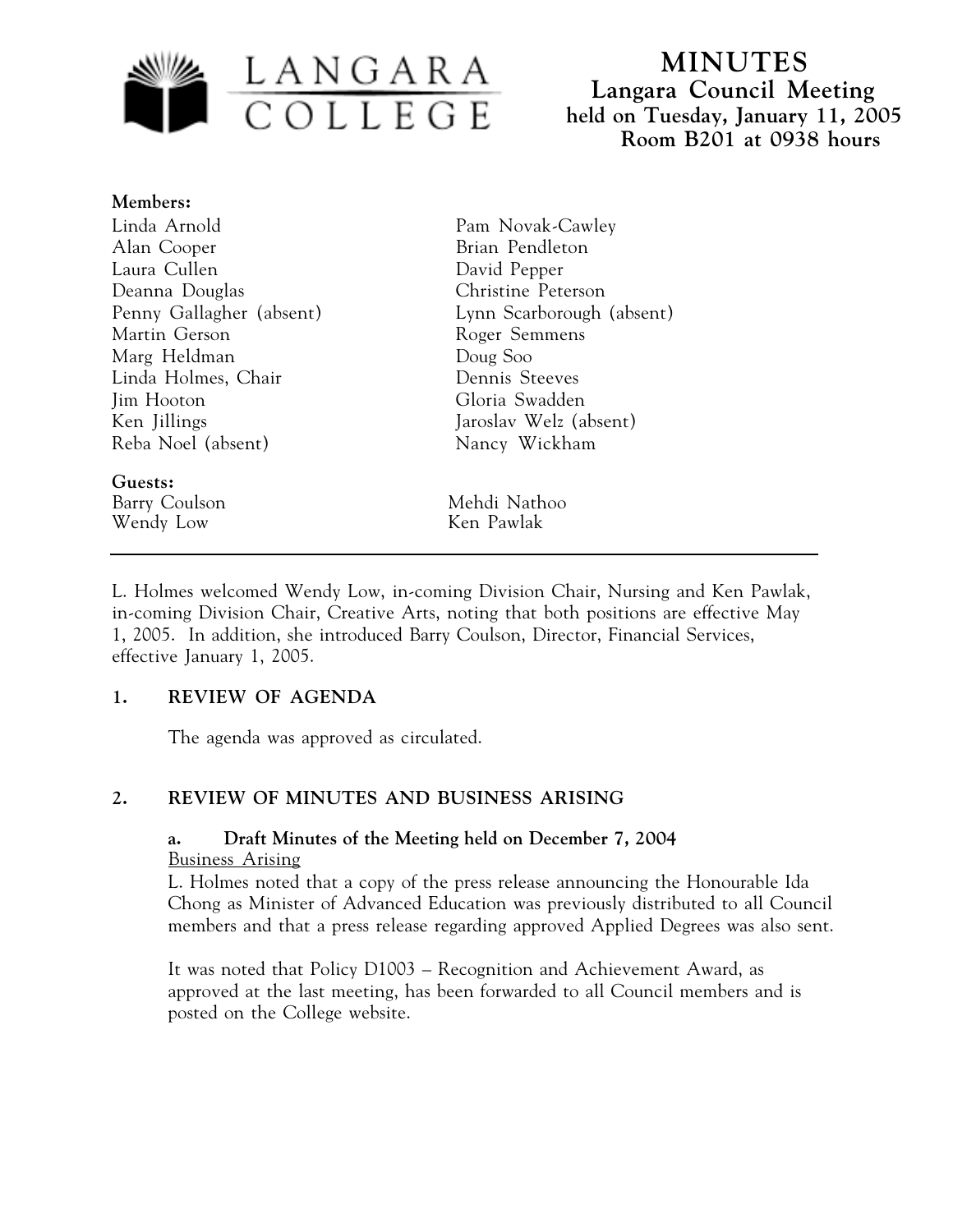It was moved by M. Gerson, seconded by D. Steeves **THAT the minutes of the Langara Council meeting held on December 7, 2004 be approved.**

#### **Carried Unanimously**

#### **3. CURRICULUM ITEMS**

#### **a. Education Council Meeting held November 9, 2004**

P. Novak-Cawley introduced the Summary Report of the Education Council meeting held November 9, 2004 and noted there were no items with financial implications.

The summary report was accepted as circulated.

#### **4. ACTION ITEMS**

Nil.

#### **5. INFORMATION ITEMS**

#### **a. Registration Update – Spring Semester 200510**

J. Hooton, in the absence of P. Gallagher, distributed a memo dated January 11, 2005 that provided enrolment data for the Spring 200510 semester as compared to the Spring 200410 semester.

Particular reference was made to the higher "without registration" statistic, where it was noted that due to the removal of the commitment fee for most programs, students now only had to "push a button" to indicate that they intended to register. On that note, it was reported that although there was an increase to the commitment fee for career programs, some students still did not complete their registration process. J. Hooton advised that the Registrar's Office will be working with Institutional Research to survey the "without registration" cohort to determine their reasons for not registering. This information will hopefully provide insight about how the college might better serve potential students.

A discussion ensued on registration in general and included the following comments:

- need to check with UBC and SFU, and other colleges, to determine the date students were still being accepted in programs, as the universities actions have a compounding effect on the College;
- Capilano College had a two-page advertisement in the Vancouver Courier newspapers in mid-December 2004;
- other colleges are experiencing an enrolment shortfall, and some have been since the previous Fall semester, with productivity noted as low as 70+%;
- universities have lowered their GPA admission requirements and in some instances have offered guaranteed admission with incentives (eg. grants, entrance scholarships);
- it is not only Advertising that is necessary for the recruitment and retention of students – need to know what students expectations are and adapt accordingly;
- it is easier to obtain employment with a grade 12 education than was the case in previous years – opportunities in the trade industry;